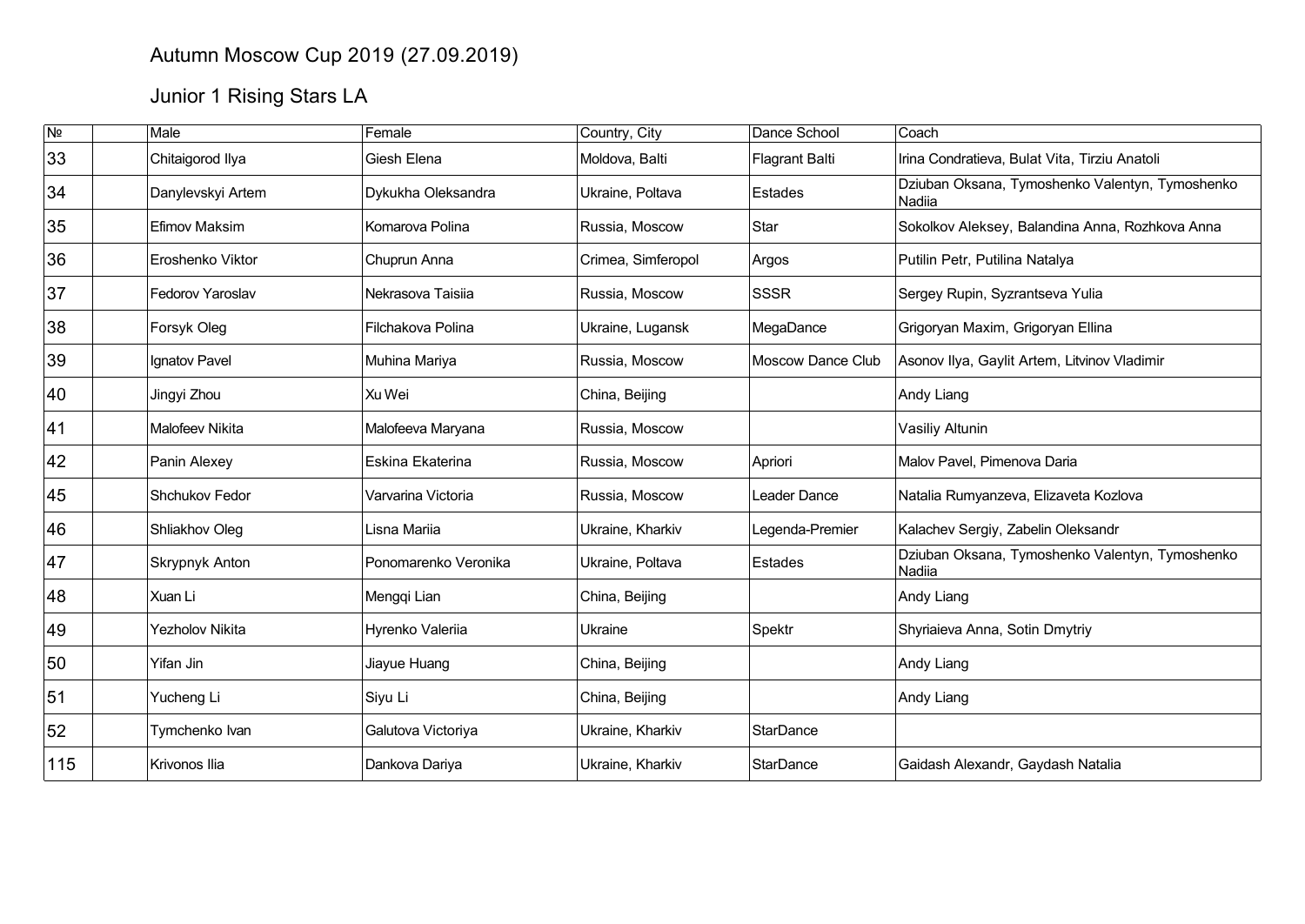| competition:  | Autumn Moscow Cup 2019          |                      |                      |
|---------------|---------------------------------|----------------------|----------------------|
| date:         | 27.09.2019                      |                      |                      |
| place:        | CSKA, Igrovoy                   |                      |                      |
| category:     | <b>Junior 1 Rising Stars LA</b> |                      |                      |
| adjudicators: | 1. Alexandr Gaidash             | 6. Eka Archaia       | 11. Tatyana Kuzmenko |
|               | 2. Anton Skazkiv                | 7. Irina Kondratieva |                      |
|               | 3. Bajenova Tatyana             | 8. Marko Ilich       |                      |
|               | 4. Bushueva Valeria             | 9. Molkin Vyacheslav |                      |
|               | 5. Danny Zhao                   | 10. Smagin Evgenii   |                      |
|               | 1/4                             |                      |                      |

|     |                                      |           |      |  | Ch |  |  |                                                         | S |  |   |  | R |  |  |  | P |  |  |  |  |
|-----|--------------------------------------|-----------|------|--|----|--|--|---------------------------------------------------------|---|--|---|--|---|--|--|--|---|--|--|--|--|
| Nº  | Couple                               | Place     | Summ |  |    |  |  | 1234567890111234567890111234569011234567890111234567890 |   |  |   |  |   |  |  |  |   |  |  |  |  |
| 46  | Shliakhov Oleg-Lisna Mariia          | $1 - 3$   | 43   |  |    |  |  |                                                         |   |  |   |  |   |  |  |  |   |  |  |  |  |
| 49  | Yezholov Nikita-Hyrenko Valeriia     | $1 - 3$   | 43   |  |    |  |  |                                                         |   |  |   |  |   |  |  |  |   |  |  |  |  |
| 51  | Yucheng Li-Siyu Li                   | $1 - 3$   | 43   |  |    |  |  |                                                         |   |  |   |  |   |  |  |  |   |  |  |  |  |
| 40  | Jingyi Zhou-Xu Wei                   |           | 42   |  |    |  |  |                                                         |   |  | 1 |  |   |  |  |  |   |  |  |  |  |
| 35  | Efimov Maksim-Komarova Polina        | $5-6$     | 41   |  |    |  |  |                                                         |   |  |   |  |   |  |  |  |   |  |  |  |  |
| 36  | Eroshenko Viktor-Chuprun Anna        | $5-6$     | 41   |  |    |  |  |                                                         |   |  |   |  |   |  |  |  |   |  |  |  |  |
| 52  | Tymchenko Ivan-Galutova Victoriya    |           | 40   |  |    |  |  |                                                         |   |  |   |  |   |  |  |  |   |  |  |  |  |
| 47  | Skrypnyk Anton-Ponomarenko Veronika  | $8-9$     | 38   |  |    |  |  |                                                         |   |  |   |  |   |  |  |  |   |  |  |  |  |
| 115 | Krivonos Ilia-Dankova Dariya         | $8-9$     | 38   |  |    |  |  |                                                         |   |  |   |  |   |  |  |  |   |  |  |  |  |
| 48  | Xuan Li-Mengqi Lian                  | 10        | 28   |  |    |  |  |                                                         |   |  |   |  |   |  |  |  |   |  |  |  |  |
| 42  | Panin Alexey-Eskina Ekaterina        | 11        | 26   |  |    |  |  |                                                         |   |  |   |  |   |  |  |  |   |  |  |  |  |
| 33  | Chitaigorod Ilya-Giesh Elena         | 12        | 23   |  |    |  |  |                                                         |   |  |   |  |   |  |  |  |   |  |  |  |  |
|     |                                      |           |      |  |    |  |  |                                                         |   |  |   |  |   |  |  |  |   |  |  |  |  |
| 34  | Danylevskyi Artem-Dykukha Oleksandra | 13        | 21   |  |    |  |  |                                                         |   |  |   |  |   |  |  |  |   |  |  |  |  |
| 50  | Yifan Jin-Jiayue Huang               | 14        | 19   |  |    |  |  |                                                         |   |  |   |  |   |  |  |  |   |  |  |  |  |
| 38  | Forsyk Oleg-Filchakova Polina        | 15        | 15   |  |    |  |  |                                                         |   |  |   |  |   |  |  |  |   |  |  |  |  |
| 37  | Fedorov Yaroslav-Nekrasova Taisija   | $16 - 17$ |      |  |    |  |  |                                                         |   |  |   |  |   |  |  |  |   |  |  |  |  |
| 45  | Shchukov Fedor-Varvarina Victoria    | 16-17     | 11   |  |    |  |  |                                                         |   |  |   |  |   |  |  |  |   |  |  |  |  |
| 41  | Malofeev Nikita-Malofeeva Maryana    | 18        | 5    |  |    |  |  |                                                         |   |  |   |  |   |  |  |  |   |  |  |  |  |
| 39  | Ignatov Pavel-Muhina Mariva          | 19        |      |  |    |  |  |                                                         |   |  |   |  |   |  |  |  |   |  |  |  |  |

| Chairman: | Rudkovskava Victoria |  |
|-----------|----------------------|--|
|-----------|----------------------|--|

Vice-Chairman: Tolkunova Yulia

Organizer: Ryupin Sergey

Scrutineer: Suchkov Vladimir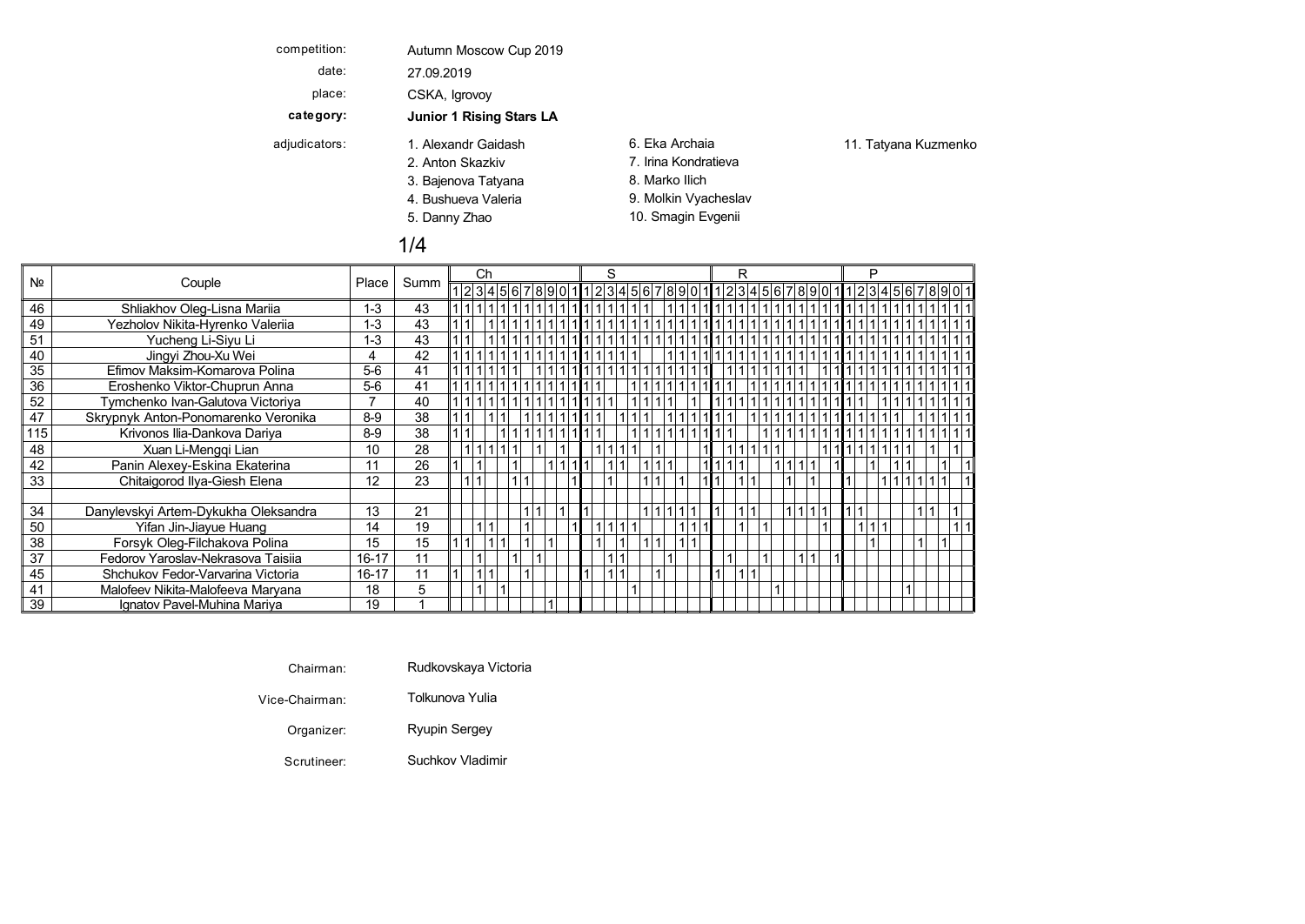| competition:  | Autumn Moscow Cup 2019          |                      |                      |
|---------------|---------------------------------|----------------------|----------------------|
| date:         | 27.09.2019                      |                      |                      |
| place:        | CSKA, Igrovoy                   |                      |                      |
| category:     | <b>Junior 1 Rising Stars LA</b> |                      |                      |
| adjudicators: | 1. Alexandr Gaidash             | 6. Eka Archaia       | 11. Tatyana Kuzmenko |
|               | 2. Anton Skazkiv                | 7. Irina Kondratieva |                      |
|               | 3. Bajenova Tatyana             | 8. Marko Ilich       |                      |
|               | 4. Bushueva Valeria             | 9. Molkin Vyacheslav |                      |
|               | 5. Danny Zhao                   | 10. Smagin Evgenii   |                      |

## **Semifinal**

|                |                                     |       |      |  | Ch |  |                                                                                    |  |  |  |              |  |  |  |  |  |  |  |  |  |
|----------------|-------------------------------------|-------|------|--|----|--|------------------------------------------------------------------------------------|--|--|--|--------------|--|--|--|--|--|--|--|--|--|
| N <sub>2</sub> | Couple                              | Place | Summ |  |    |  | 1234567890111234567890111234567890111234567890111234567890111234567890112345678901 |  |  |  |              |  |  |  |  |  |  |  |  |  |
| 51             | Yucheng Li-Siyu Li                  |       | 50   |  |    |  |                                                                                    |  |  |  |              |  |  |  |  |  |  |  |  |  |
| 46             | Shliakhov Oleg-Lisna Mariia         |       | 41   |  |    |  |                                                                                    |  |  |  |              |  |  |  |  |  |  |  |  |  |
| 40             | Jingyi Zhou-Xu Wei                  |       | 38   |  |    |  | 111                                                                                |  |  |  |              |  |  |  |  |  |  |  |  |  |
| 52             | Tymchenko Ivan-Galutova Victoriya   | 4     | 37   |  |    |  |                                                                                    |  |  |  |              |  |  |  |  |  |  |  |  |  |
| 47             | Skrypnyk Anton-Ponomarenko Veronika | $5-6$ | 32   |  |    |  |                                                                                    |  |  |  |              |  |  |  |  |  |  |  |  |  |
| 49             | Yezholov Nikita-Hyrenko Valeriia    | $5-6$ | 32   |  |    |  |                                                                                    |  |  |  | 11 1 1 1 1 1 |  |  |  |  |  |  |  |  |  |
|                |                                     |       |      |  |    |  |                                                                                    |  |  |  |              |  |  |  |  |  |  |  |  |  |
| 36             | Eroshenko Viktor-Chuprun Anna       |       | 31   |  |    |  |                                                                                    |  |  |  |              |  |  |  |  |  |  |  |  |  |
| 115            | Krivonos Ilia-Dankova Dariya        | 8     | 29   |  |    |  |                                                                                    |  |  |  |              |  |  |  |  |  |  |  |  |  |
| 35             | Efimov Maksim-Komarova Polina       | 9     | 20   |  |    |  |                                                                                    |  |  |  |              |  |  |  |  |  |  |  |  |  |
| 48             | Xuan Li-Mengqi Lian                 | 10    | 13   |  |    |  |                                                                                    |  |  |  |              |  |  |  |  |  |  |  |  |  |
| 33             | Chitaigorod Ilya-Giesh Elena        | 11    | 4    |  |    |  |                                                                                    |  |  |  |              |  |  |  |  |  |  |  |  |  |
| 42             | Panin Alexey-Eskina Ekaterina       | 12    |      |  |    |  |                                                                                    |  |  |  |              |  |  |  |  |  |  |  |  |  |

Chairman: Rudkovskaya Victoria

Vice-Chairman: Tolkunova Yulia Bajenova Marko Viennese V IlichTatyana Waltz

Organizer: Ryupin Sergey Danny Smagin Quickstep Q ZhaoEvgenii

Scrutineer: Suchkov Vladimir Samba Suchkov Vladimir Samba Suchkov Sucha Suchkov Suchkov Suchkov Suchkov Suchkov